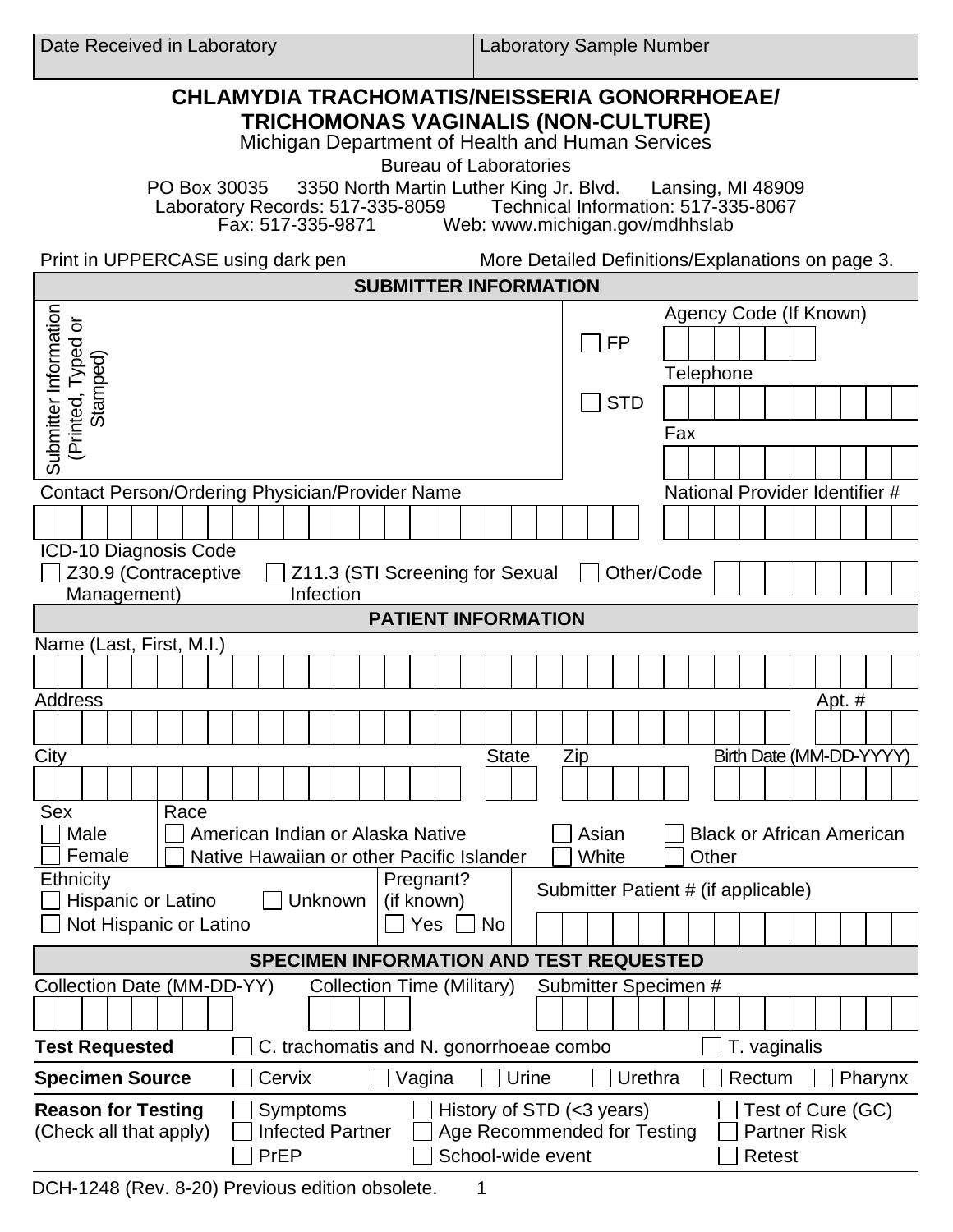| <b>MEDICAID or MANAGED CARE ORGANIZATION (MCO) INFORMATION</b>                                                                                                                                                               |                                                                 |                       |  |  |  |  |  |
|------------------------------------------------------------------------------------------------------------------------------------------------------------------------------------------------------------------------------|-----------------------------------------------------------------|-----------------------|--|--|--|--|--|
| Medicaid # or MCO #                                                                                                                                                                                                          | Confidential Testing (Insurance other than Medicaid will not be |                       |  |  |  |  |  |
| billed; Patient, Submitter is responsible for test cost)<br><b>Bill Submitter Site</b>                                                                                                                                       |                                                                 |                       |  |  |  |  |  |
| <b>MCO Provider</b>                                                                                                                                                                                                          |                                                                 |                       |  |  |  |  |  |
|                                                                                                                                                                                                                              |                                                                 |                       |  |  |  |  |  |
| <b>PRIVATE INSURANCE INFORMATION</b>                                                                                                                                                                                         |                                                                 |                       |  |  |  |  |  |
| <b>Insurance Provider</b>                                                                                                                                                                                                    |                                                                 |                       |  |  |  |  |  |
|                                                                                                                                                                                                                              |                                                                 |                       |  |  |  |  |  |
| Subscriber Name (Last, First, M.I.)                                                                                                                                                                                          |                                                                 |                       |  |  |  |  |  |
|                                                                                                                                                                                                                              |                                                                 |                       |  |  |  |  |  |
| <b>Subscriber Address</b>                                                                                                                                                                                                    |                                                                 | Apt. $#$              |  |  |  |  |  |
|                                                                                                                                                                                                                              |                                                                 |                       |  |  |  |  |  |
|                                                                                                                                                                                                                              |                                                                 | <b>Subscriber DOB</b> |  |  |  |  |  |
| City                                                                                                                                                                                                                         | <b>State</b><br>Zip                                             |                       |  |  |  |  |  |
|                                                                                                                                                                                                                              |                                                                 |                       |  |  |  |  |  |
| Relationship to                                                                                                                                                                                                              |                                                                 |                       |  |  |  |  |  |
| Group #                                                                                                                                                                                                                      | Policy/Contract #                                               | Subscriber            |  |  |  |  |  |
|                                                                                                                                                                                                                              |                                                                 | <b>Self</b>           |  |  |  |  |  |
|                                                                                                                                                                                                                              |                                                                 | Spouse                |  |  |  |  |  |
|                                                                                                                                                                                                                              |                                                                 | Dependent             |  |  |  |  |  |
|                                                                                                                                                                                                                              |                                                                 |                       |  |  |  |  |  |
| The Michigan Department of Health and Human Services (MDHHS) does not discriminate against any                                                                                                                               |                                                                 |                       |  |  |  |  |  |
| individual or group because of race, religion, age, national origin, color, height, weight, marital status,<br>genetic information, sex, sexual orientation, gender identity or expression, political beliefs or disability. |                                                                 |                       |  |  |  |  |  |
| By Authority of Act 368, P.A. 1978                                                                                                                                                                                           |                                                                 |                       |  |  |  |  |  |